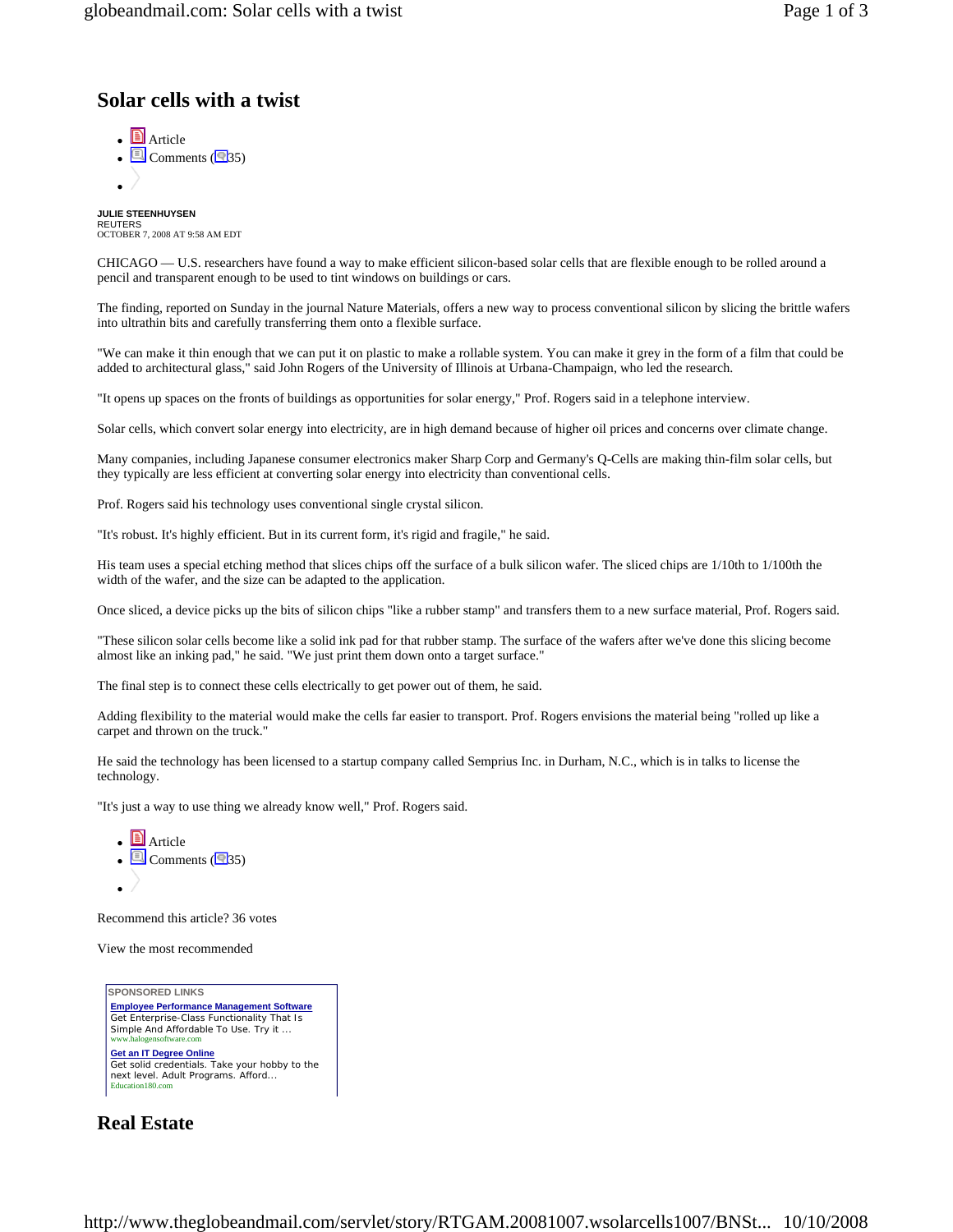

### **Stung! by the building bug**

• In Pictures: Out with the old  $\mathbb{E}$ 

### **Autos**



### **Auto makers look to Europe, Asia for new models**

• In Pictures: Paris auto show  $\mathbb{E}$ 

# **The Breakthrough**



**Hidden Bench wines' outstanding debut** 

# **Globe Campus**



**McGill University ranked top in Canada** 

# **Personal Technology**